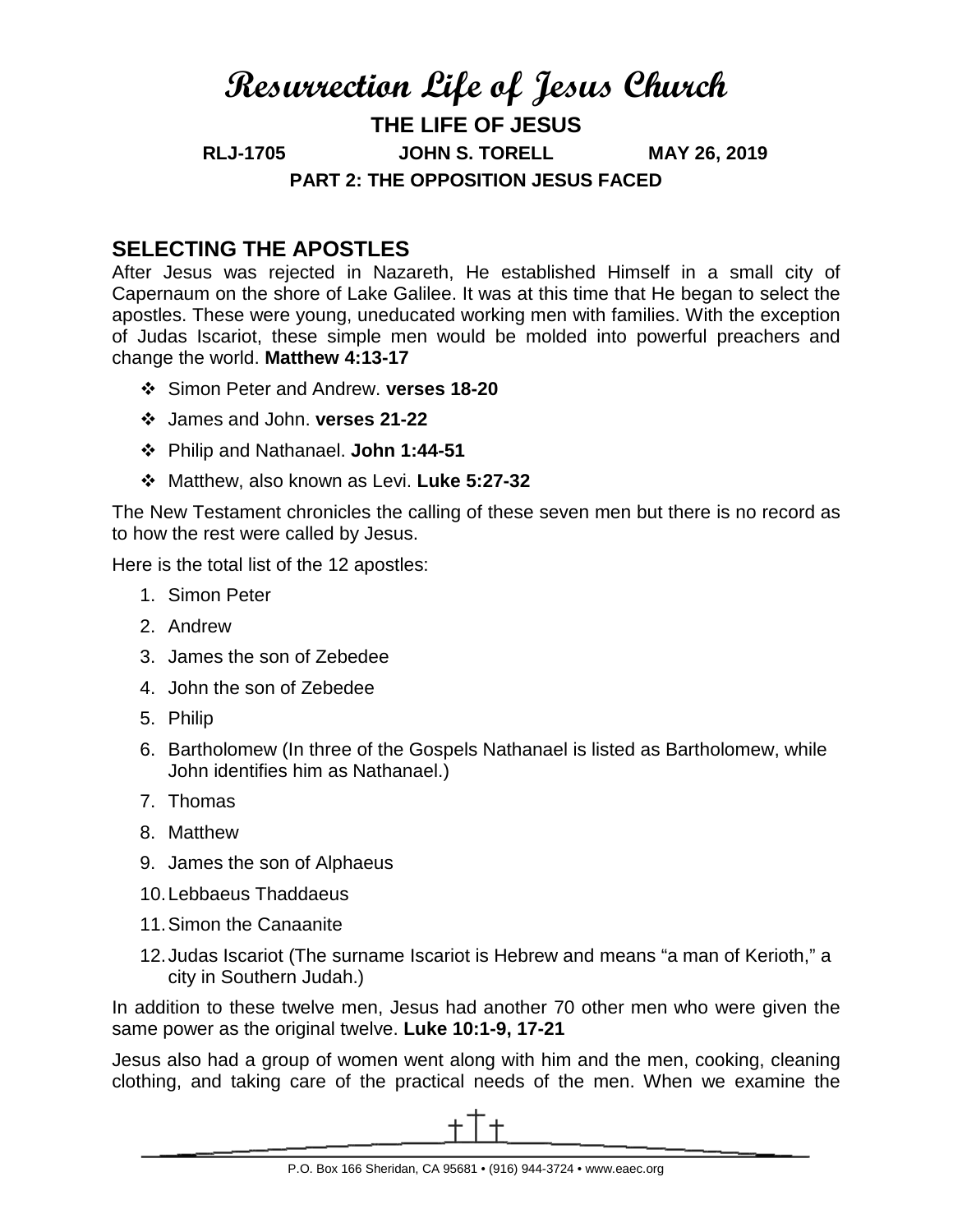numbers listed in the Book of Acts, we find that Jesus had 39 women, including his mother, who followed Him on His travels. **Acts 1:10-15**

#### **CONFRONTING JUDAISM**

Most Christians have never studied the setting in Judah at the time of Jesus. It was a melting pot involving a corrupt Roman occupying government, the high priest's family, the Pharisees, the Sadducees and the Herodians.

## **OFFICE OF THE HIGH PRIEST**

Jesus was incarnated into a human body and began His ministry as the Redeemer of the human race at the age of thirty and ran afoul of the perverted religion known as Judaism. Caiaphas was the High priest, and not only was he doctrinally corrupt, he had also turned the temple ceremonies into a money making enterprise, fleecing the people who came to worship and sacrifice.

People were not allowed to bring their own animals to be sacrificed; they had to be purchased at the temple court at inflated prices. It got worse as people were not allowed to use regular money in the temple because the High Priest had ruled it was not clean. Caiaphas and his staff coined their own temple money which could be exchanged for real money at an exchange rate that defrauded the people, and then this temple money was used to purchase a sacrificial animal at an exorbitant price. No wonder Jesus called them thieves. **Mark 11:15-18**

As the high priest, Caiaphas was also the head of the Sanhedrin, which had its own militia to carry out the court verdicts. **Matthew 26:47**

Nicodemus was a member of the Sanhedrin and he objected to their treatment of Jesus. **John 3:1; 7:45-53**

Joseph of Arimathea was also a member of the Sanhedrin and he too became a follower of Jesus. **Luke 23:50-53**

The scribes colluded with the High Priest and his staff; evidence of this can be seen with the leading scribes present at the Sanhedrin trial of Jesus. **Matthew 26:57-60**

# **THE PHARISEES**

The Pharisees were a conservative religious movement and also a political party. They were deeply into the Talmud and the Kabbalah and continually clashed with Jesus, who rebuked them and called them children of hell. **Matthew 23:1-35**

Jesus rejected the Talmud, which was known as the Tradition of the Elders. **Matthew 15:1-9; Mark 7:5-13** 

#### **THE SADDUCEES**

The Sadducees was more of a political party. Wealthy Jews were attracted to the Sadducee movement since they did not frown upon Jews working with the Roman occupation government. They administered the laws of Rome and made sure the people of Judah complied by collecting taxes on behalf of the Romans, they were in charge of the Jewish militia and worked with the Roman Army, etc.